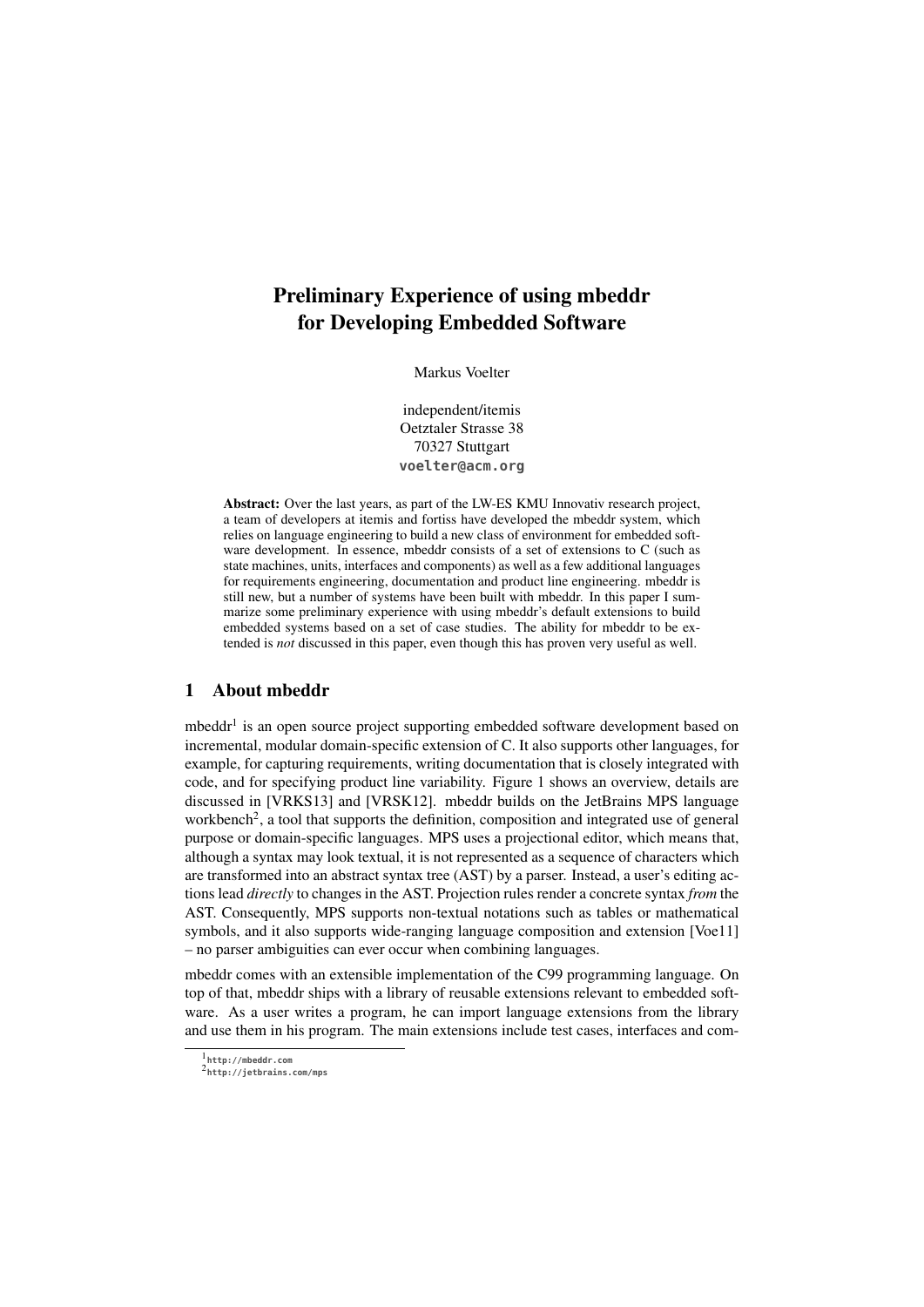| User<br><b>Extensions</b>           | to be defined by users                              |                               |                                 |                                      |                                  |                             |                        |                    |                    |                                             |
|-------------------------------------|-----------------------------------------------------|-------------------------------|---------------------------------|--------------------------------------|----------------------------------|-----------------------------|------------------------|--------------------|--------------------|---------------------------------------------|
| <b>Default</b><br><b>Extensions</b> | <b>Decision</b><br>Test<br><b>Tables</b><br>Support |                               |                                 |                                      |                                  |                             |                        |                    | <b>Glossaries</b>  | Use Cases &<br><b>Scenarios</b>             |
|                                     | Compo-<br>nents                                     | <b>Physical</b><br>Units      | <b>State</b><br><b>Machines</b> | <b>State Machine</b><br>Verification | <b>Decision</b><br><b>Tables</b> | Contracts                   |                        |                    |                    |                                             |
| Core                                | C core                                              |                               |                                 | Model<br>Checking                    | <b>SMT</b><br>Solving            | Dataflow<br><b>Analysis</b> | Visual-<br>ization     | PLE<br>Variability | Documen-<br>tation | <b>Requirements &amp;</b><br><b>Tracing</b> |
| Platform                            | <b>JetBrains MPS</b>                                |                               |                                 |                                      |                                  |                             |                        |                    |                    |                                             |
| <b>Backend</b><br>Tool              | C Compiler,<br>Debugger and Importer                |                               |                                 | <b>NuSMV</b>                         | Yices                            | <b>CBMC</b>                 | PlantUML               |                    |                    |                                             |
|                                     |                                                     | <b>Implementation Concern</b> |                                 | <b>Analysis Concern</b>              |                                  |                             | <b>Process Concern</b> |                    |                    |                                             |

Figure 1: The mbeddr stack rests on the MPS language workbench. The first language layer contains an extensible version of C plus special support for logging/error reporting and build system integration. On top of that, mbeddr introduces default C extensions.

ponents, state machines, decision tables and data types with physical units. For many of these extensions, mbeddr provides an integration with static verification tools [RVSK12]. mbeddr also supports several important aspects of the software engineering process: documentation, requirements and product line variability. These are implemented in a generic way to make them reusable with any mbeddr-based language (we discuss aspects of the requirements support in detail in the remainder of this paper). Finally, users can build extensions to any of the existing languages or integrate additional DSLs.

# 2 Challenges

The goals of the mbeddr project are twofold: first and foremost, mbeddr is an industrystrength tool for developing embedded software. However, mbeddr is also a research vehicle for language engineering and language workbenches. In this paper we evaluate whether the language-oriented approach works for embedded software engineering<sup>3</sup>.

To evaluate mbeddr's usefulness, this section introduces challenges in embedded software, derived from industry experience of the mbeddr team; however, the challenges are in line with those reported by other authors from different communities (representative examples are [SK01, Lee00, Lee08, Bro06, KMT12]). The remainder of this paper evaluates the experience of using mbeddr against these challenges.

Abstraction without Runtime Cost Domain-specific abstractions provide more concise descriptions of the system under development. Examples in embedded software include data flow blocks, state machines, or interfaces and components. For embedded software, where runtime footprint and efficiency is a prime concern, abstraction mechanisms are needed that can be resolved before or during compilation, and not at runtime.

C considered Unsafe C is efficient and flexible, but some features are considered unsafe. For example, unconstrained casting via **void** pointers, using **int**s as Booleans, the weak typing of **union**s or excessive use of macros can result in errors that are hard to track down. These unsafe features of C must be prohibited in safety-critical domains.

 $3$ As a consequence of limited space, this evaluation cannot go into too much detail. We refer the reader to the papers mentioned in the introduction for further details.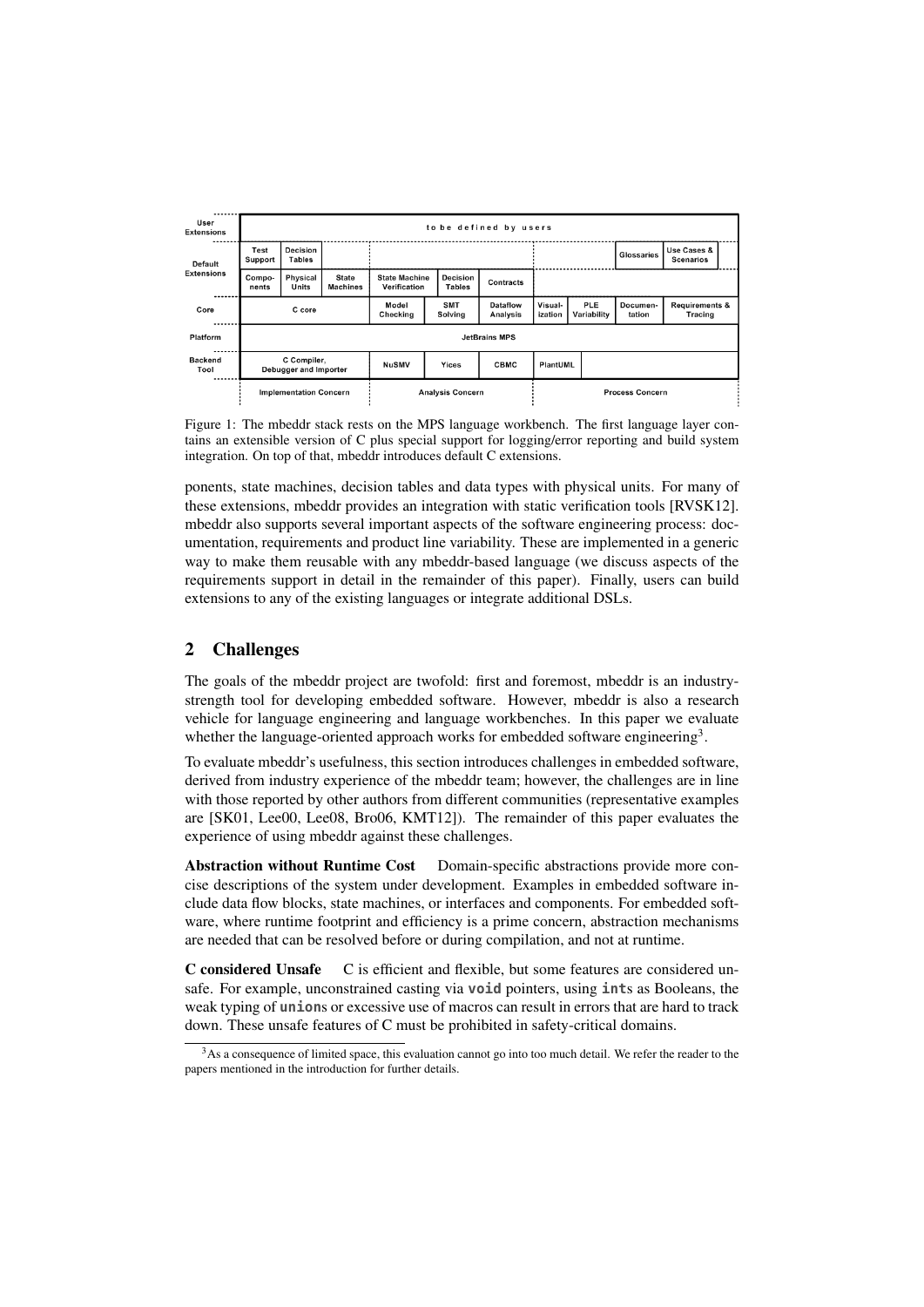**Program Annotations** For reasons such as safety or efficiency, embedded systems often require additional data to be associated with program elements. Examples include physical units, coordinate systems, data encodings or value ranges for variables.

**Static Checks and Verification** Embedded systems often have to fulfil safety requirements. Standards such as ISO-26262, DO-178B or IEC-61508 require that for high safety certification levels various forms of static analyses are performed on the software. More and more embedded software systems have to fulfil strict safety requirements [LT09].

Process Support There are at least three process-related concerns relevant to embedded software development. First, many certification standards (such as those mentioned above) require that code be explicitly linked to requirements such that full traceability is available. Second, many embedded systems are developed as part of product-lines, where each variant consists of a subset of the (parts of) artifacts that comprise the product-line. This variability is usually expressed using the C preprocessor via **#ifdef**s. As a consequence, variant management is a huge source of accidental complexity. The third process-related concern is documentation. In most projects, various software architecture and design documents have to be created and kept in sync with the code. If they are created using Word or LATEX, no actual connection exists between the documentation and the code. This is tedious and error prone. Better tool support is urgently required.

### 3 Example Systems and their Use of mbeddr

To validate the usefulness of mbeddr based on the challenges above, this paper relies on the experiences from a number of development projects run with mbeddr<sup>4</sup>. The projects range from demo applications to real-world development projects:

Smartmeter: The Smartmeter project is the first commercial use of mbeddr and targets the development of the software for a 3-phase smartmeter. The software comprises ca. 40,000 lines of mbeddr code, has several time-sensitive parts that require a low-overhead implementation and will have to be certified by the future operator. This leads to an emphasis on performance, testing, formal analyses and requirements tracing. The software exploits existing code supplied by the hardware vendor in the form of header files, libraries and code snippets, even though most of the system has been rewritten by now. Smartmeter is developed by itemis France.

Park-o-Matic: As part of the LW-ES project, BMW Car IT<sup>5</sup> has developed an AU-TOSAR component based on mbeddr. This component, called Park-o-Matic<sup>6</sup>, coordinates various sensors when assisting the driver to park the car. It is fundamentally a state-based system. As part of this project, AUTOSAR-specific generators had to be built for the mbeddr components language. The current mbeddr generators map the components to plain C. In case of AUTOSAR, components have to integrate with the runtime environment (RTE), which means, for example, that calls on required port have to be translated to AUTOSAR-specific macro calls. In addition, an XML file

<sup>4</sup>Separate documents for some of these can be found at **http://mbeddr.com/learn.html**

<sup>5</sup> **http://www.bmw-carit.com/**

<sup>6</sup>This is not the actual name; I was not allowed to use the real name in the thesis.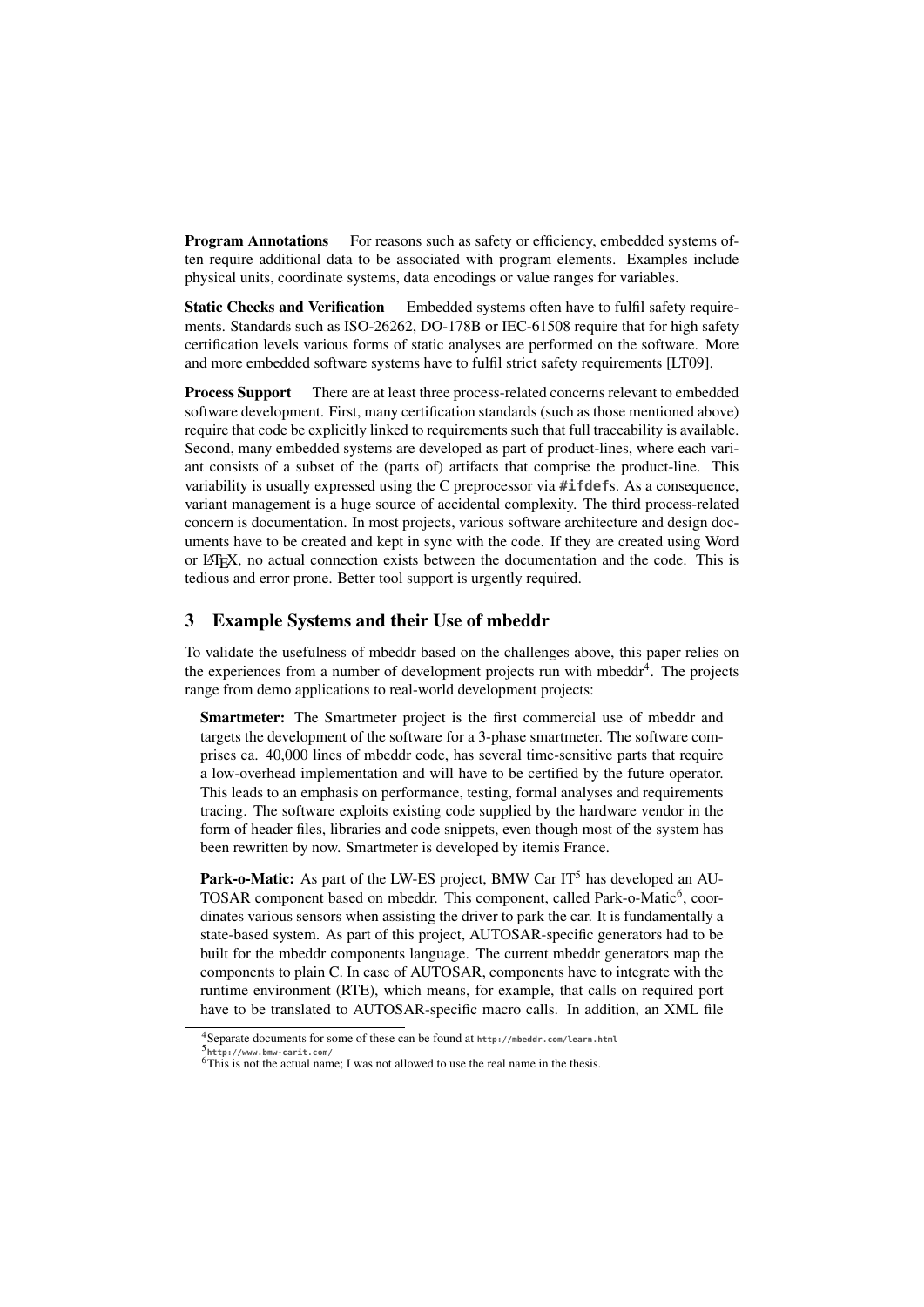has to be generated that describes the software component so that it can be integrated with others by an integration tool.

Lego Mindstorms: This example looks at the first significant demonstration project built with mbeddr: a set of C extensions for programming Lego Mindstorms<sup>7</sup> robots. These robots can be programmed with various approaches and languages, among them C. In particular, there is an implementation of the  $OSEK<sup>8</sup>$  operating system called Lejos  $OSEK<sup>9</sup>$ . We have developed several robots (and the respective software) based on a common set of C extensions on top of Lejos OSEK. Since OSEK is also used outside of Lego Mindstorms for real-world embedded applications, this system has relevance beyond Lego. The system was developed by the mbeddr team.

Pacemaker: This system, developed by students at fortiss, addresses mbeddr's contribution to the Pacemaker Challenge<sup>10</sup>, an international, academic challenge on the development and verification of safety-critical software, exemplified by a pacemaker. This system emphasizes code quality, verification techniques and systematic management of requirements. Performance is also important, since the software must run on the very limited resources provided by the microcontroller in a pacemaker.

#### 4 Addressing the Challenges

As a means of evaluating mbeddr, this section revisits the challenges introduced in Section 2 and shows how mbeddr's features address these challenges.

#### 4.1 Abstraction without Runtime Cost

This section investigates whether and how mbeddr's extensions are used in the example systems, and whether their overhead is acceptable.

Smartmeter: Smartmeter uses mbeddr's components to encapsulate the hardwaredependent parts of the system. By exchanging the hardware-dependent components with mocks, integration tests can be run and debugged on a PC without using the actual target device. While this does not cover all potential test and debugging scenarios, a significant share of the application logic can be handled this way. In particular, interfaces and components are used heavily to modularize the system and make it testable. 54 test cases and 1,415 assertions are used. Physical units are used heavily as well, with 102 unit declarations and 155 conversion rules. The smartmeter communicates with its environment via several different protocols. So far, one of these protocols has been refactored to use a state machine. This has proven to be much more readable than the original C code. The Smartmeter team reports significant benefits in terms of code quality and robustness. The developers involved in the project had been thinking in terms of interfaces and components before; mbeddr allows them to express these notions directly in code.

<sup>7</sup> **http://mindstorms.lego.com/**

<sup>8</sup> **http://en.wikipedia.org/wiki/OSEK**

<sup>9</sup> **http://lejos-osek.sourceforge.net/**

<sup>10</sup>**http://sqrl.mcmaster.ca/pacemaker.htm**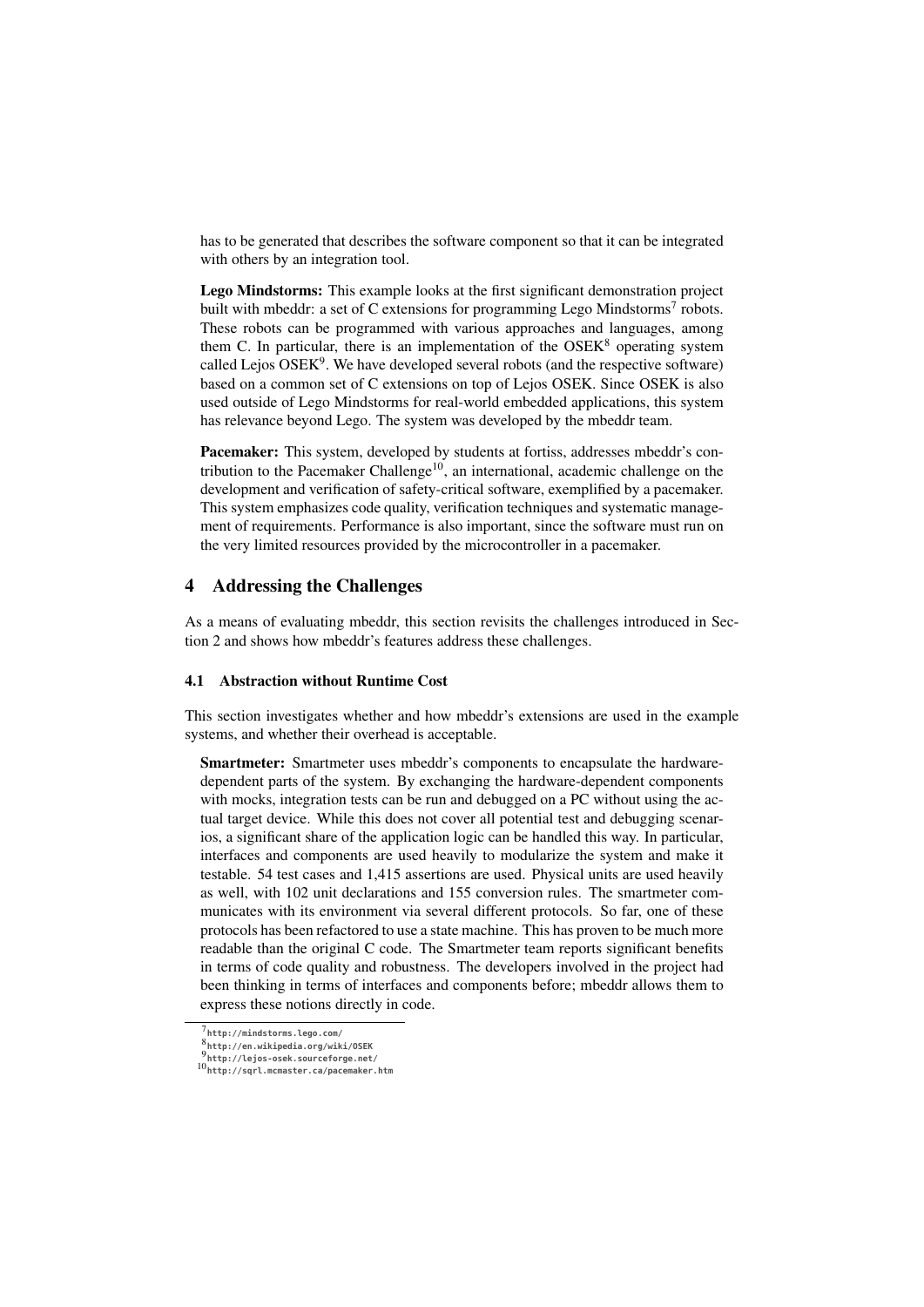Park-o-Matic: The core of Park-o-Matic is a big state machine which coordinates various sensors and actuators used during the parking process. The interfaces to the sensors and actuators are implemented as components, and the state machine lives in yet another component. By stubbing and mocking the sensor and actuator components, testing of the overall system was simplified.

Lego Mindstorms: mbeddr's components have been used to wrap low-level Lego APIs into higher-level units that reflect the structure of the underlying robot, and hence makes implementing the application logic that controls the robot much simpler. For example, an interface **DriveTrain** supports a high-level API for driving the robots. We use pre- and post-conditions as well as a protocol state machine to define the semantics of the interface. As a consequence of the separation between specification (interface) and implementation (component), testing of line-following algorithms was simplified. For example, the motors are encapsulated into interfaces/ components as well. This way, mock implementations can be provided to simulate the robot without using the Mindstorms hardware and API. The top-level behavior of a line-follower robot was implemented as a state machine. The state machine calls out to the components to effect the necessary changes in direction or speed.

Pacemaker: The default extensions have proven useful in the pacemaker. Pacemaker uses mbeddr's components to encapsulate the hardware dependent parts. Furthermore, the pulse generator system is divided into subsystems according to the disease these subsystems cure. The pacemaker logic for treating diseases is implemented as a state machine. This makes the implementation easier to validate and verify (discussed in Section 4.4). Requirements tracing simplifies the validation activities.

Generating code from higher-level abstractions may introduce performance and resource overhead. In embedded software, this overhead must not be significant. It is not clearly defined what "significant" means; however, a threshold is clearly reached when a new target platform is required to run the software, "just because" better abstractions have been used to develop it, because this will increase unit cost. As part of mbeddr development, we have not performed a systematic study of the overhead incurred by the mbeddr extensions, but preliminary conclusions can be drawn from the existing systems:

Smartmeter: The Smartmeter code runs on the intended target device. This means the overall size of the system (in terms of program size and RAM use) is low enough to work on the hardware that had been planned for use with the native C version.

Pacemaker: The Pacemaker challenge requires the code to run on a quite limited target platform, the  $\text{PlC}18^{11}$ ). The C code is compiled with a proprietary C compiler. The overhead of the implementation code generated from the mbeddr abstractions is small enough so that the code can be run on this platform in terms of performance, program size and RAM use.

mbeddr's extensions can be partitioned into three groups. The first group has no consequences for the generated C code at all, the extensions are related to meta data (require-

<sup>11</sup>**http://en.wikipedia.org/wiki/PIC\_microcontroller**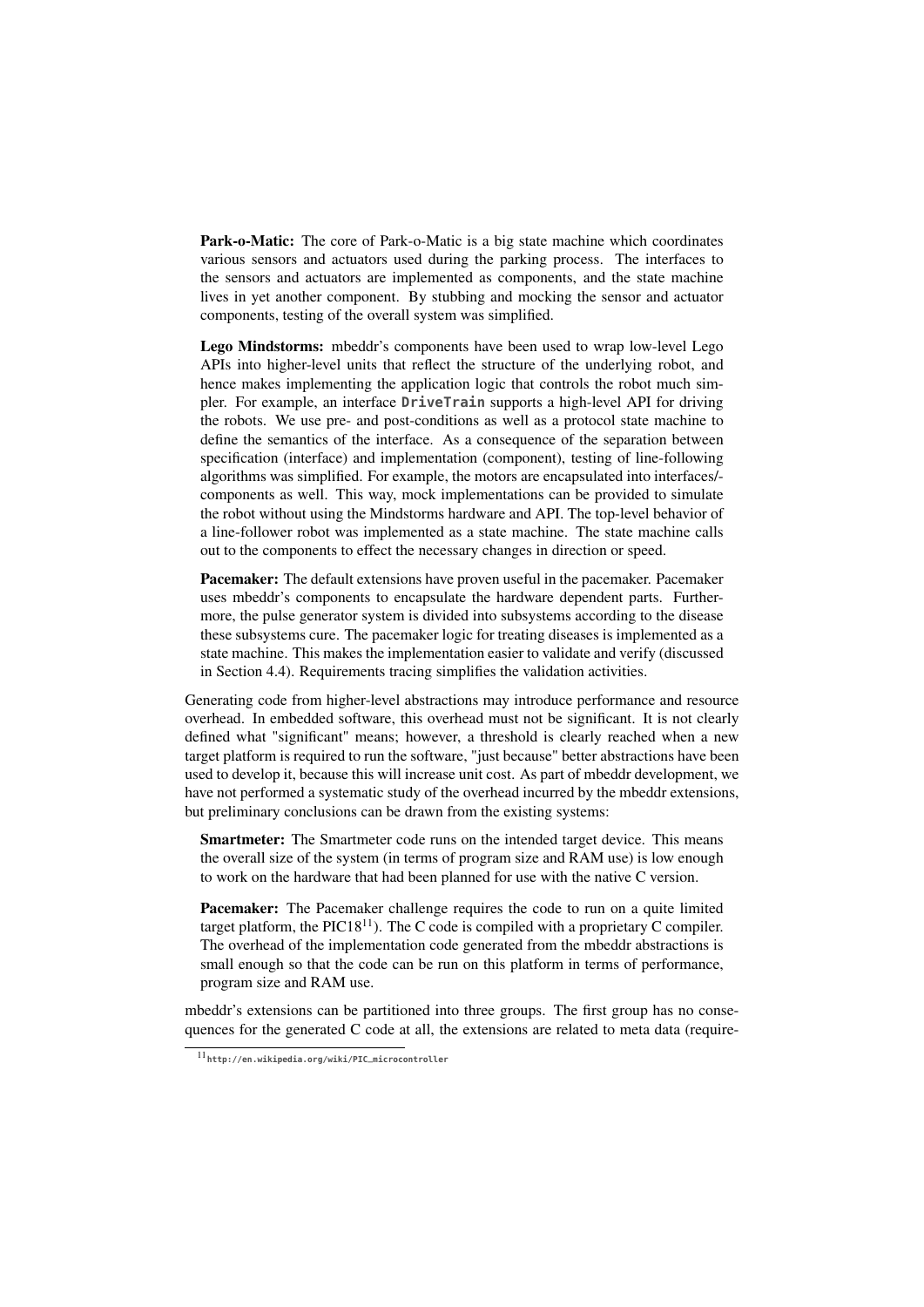ments tracing) or type checks (units). During generation, the extension code is removed from the program.

The second group are extensions that are trivially generated to C, and use at most function calls as indirections. The resulting code is similar in size and performance to reasonably well-structured manually written code. State machines (generated to functions with **switch** statements), unit value conversions (which inline the conversion expression) or unit tests (which become **void** functions) are an example of this group.

The third group of extensions incurs additional overhead, even though mbeddr is designed to keep it minimal. Here are some examples. The runtime checking of contracts is performed with an **if** statements that check the pre- and post-conditions, as well as assignments to and checks of variables that keep track of the protocol state. Another example is polymorphism for component interfaces, which use an indirection through a function pointer when an operation is called on a required port.

In this third group of extensions there is no way of implementing the feature in C without overhead. The user guide points this out to the users, and they have to make a conscious decision whether the overhead is worth the benefits in flexibility or maintainability. However, in some cases mbeddr provides different transformation options that make different trade-offs with regards to runtime overhead. For example, if in a given executable, an interface is only provided by one component and hence no runtime polymorphism is required, the components can be connected statically, and the indirection through function pointers is not necessary. This leads to better performance, but also limits flexibility.

We conclude that mbeddr generates reasonably efficient code, both in terms of overhead and performance. It can certainly be used for soft realtime applications on reasonably small processors. We are still unsure about hard realtime applications. Even though Smartmeter is promising, more experience is needed in this area. In addition, additional abstractions to describe worst-case execution time and to support static scheduling are required. However, these can be added to mbeddr easily (the whole point of mbeddr is its extensibility), so in the long term, we are convinced that mbeddr is a very capable platform for hard realtime applications.

Summing up, the mbeddr default extensions have proven extremely useful in the development of the various systems. Their tight integration is useful, since it avoids the mismatch between various different abstractions encountered when using different tools for each abstraction. This is confirmed by the developers of the Pacemaker, who report that *the fact that the extensions are directly integrated into C as opposed to the classical approach of using external DSLs or separate modeling tools, reduces the hurdle of using higher-level extensions and removes any potential mismatch between DSL code and C code.*

# 4.2 C considered Unsafe

The mbeddr C implementation already makes some changes to C that improve safety. For example, the preprocessor is not exposed to the developer; its use cases (constants, macros, **#ifdef**-based variability, **pragma**s) have first-class alternatives in mbeddr that are more robust and typesafe. Size-independent integer types (such as **int** or **short**) can only be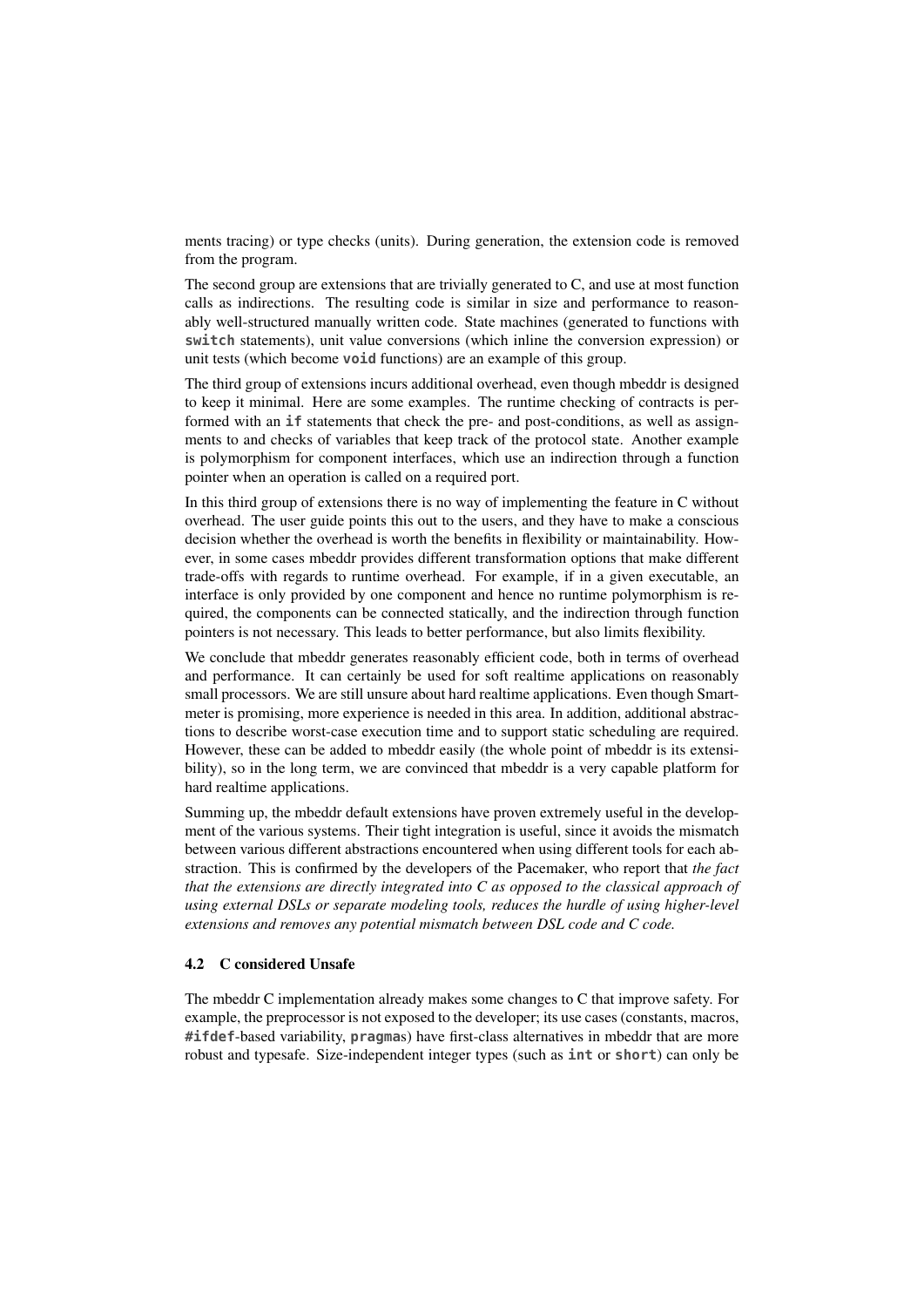used for legacy code integration; regular code has to use the size-specific types (**int8**, **uint16**, etc.). Arithmetic operations on pointers or **enum**s are only supported after a cast; and mbeddr C has direct support **boolean** types instead of treating integers as Booleans.

Smartmeter: Smartmeter is partially based on code received from the hardware vendor. This code has been refactored into mbeddr components; in the process, it has also been thoroughly cleaned up. Several problems with pointer arithmetics and integer overflow have been discovered as a consequence of mbeddr's stricter type system.

More sophisticated checks, such as those necessary for MISRA-compliance can be integrated as modular language extensions. The necessary building blocks for such an extension are annotations (to mark a module as MISRA-compliant), constraints (to perform the required checks on modules marked as MISRA-compliant) as well as the existing AST, type information and data flow graph (to be able to implement these additional checks).

Finally, the existing extensions, plus those potentially created by application developers, let developers write code at an appropriate abstraction level, and the unsafe lower-level code is generated, reducing the probability of mistakes.

Smartmeter: Smartmeter combines components and state machines which supports decoupling message parsing from the application logic in the server component. Parsing messages according to their definition is notoriously finicky and involves direct memory access and pointer arithmetics. This must be integrated with state-based behavior to keep track of the protocol state. State machines, as well as declarative descriptions of the message structure<sup>12</sup> make this code much more robust.

#### 4.3 Program annotations

Program annotations are data that improves the type checking or other constraints in the IDE, but has no effect on the binary. Physical units are an example of program annotations.

Smartmeter: Extensive use is made of physical units; there are 102 unit declarations in the Smartmeter project. Smartmeters deal with various currents and voltages, and distinguishing and converting between these using physical units has helped uncover several bugs. For example, one code snippet squared a temperature value and assigned it back to the original variable  $(T = T * T)$ . After adding the unit **K** to the temperature variable, the type checks of the units extension discovered this bug immediately; it was fixed easily. Units also help a lot with the readability of the code.

As part of mbeddr's tutorials, an example extension has been built that annotates data structures with information about which layer of the system is allowed to write and read these values. By annotation program modules with layer information, the IDE can now check basic architectural constraints, such as whether a data element is allowed to be written from a given program location.

In discussions with a prospective mbeddr user other use cases for annotations were discovered. Instead of physical units, types and literals could be annotated with coordinate systems. The type checker would then make sure that values that are relative to a local

<sup>&</sup>lt;sup>12</sup>This is an extension that is being built as this thesis is written.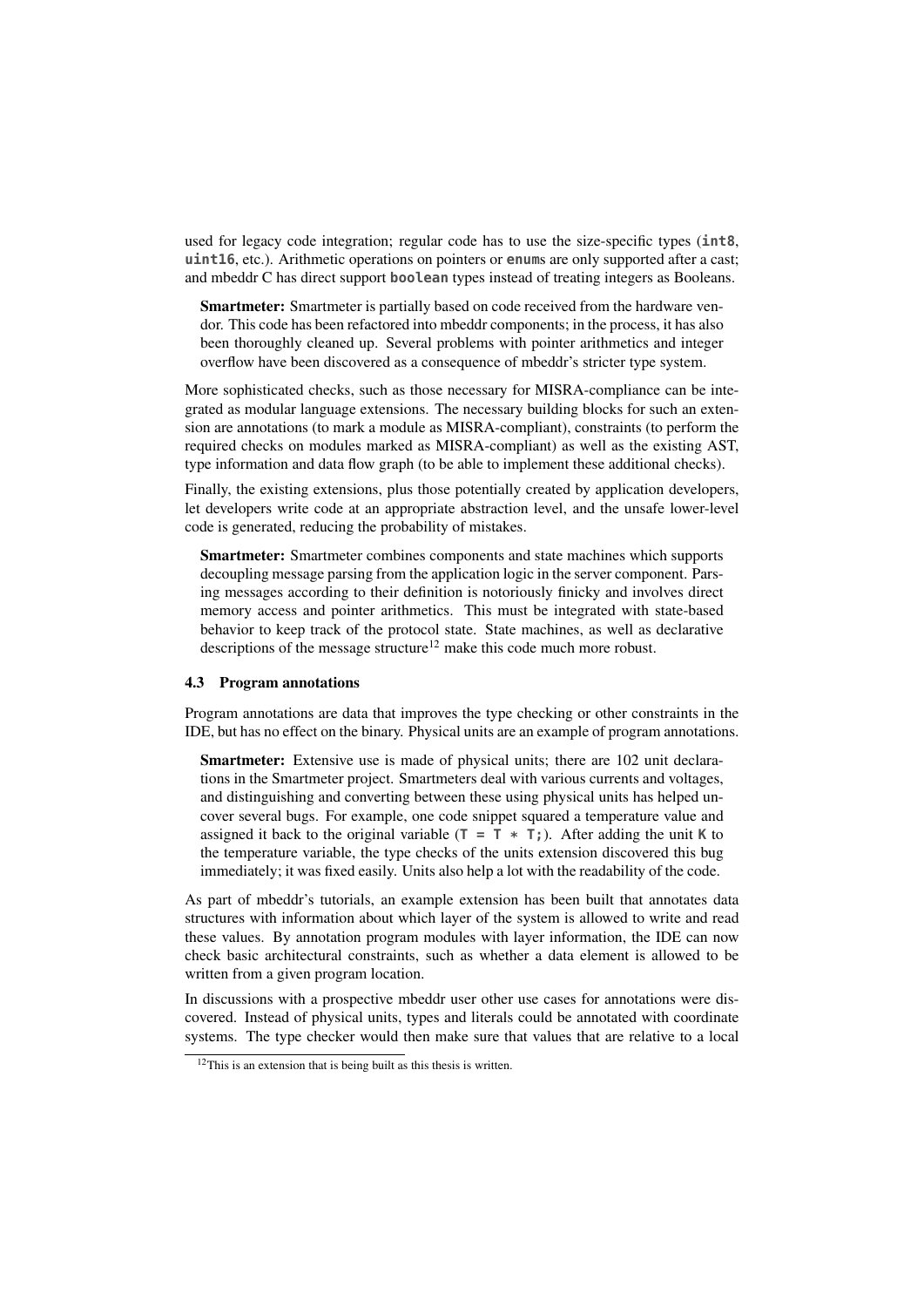coordinate system and values that are relative to a global coordinate systems are not mixed up. In the second use case, program annotations would have been used to represent secure and insecure parts of a crypto system, making sure that no data ever flows from the secure part to the insecure part. Both customer projects did not materialize, though.

#### 4.4 Static Checks and Verification

Forcing the user to use size-specific integer types, providing a **boolean** type instead of interpreting integers as Boolean, and prohibiting the preprocessor are all steps that make the program more easily analyzable by the built-in type checker. The physical units serve a similar purpose. In addition, the integrated verification tools provide an additional level of analysis. By integrating these tools directly with the language (they rely on domainspecific language extensions) and the IDE, it is much easier for users to adopt them.

Smartmeter: Decision tables are used to replace nested **if** statements and the completeness and determinism analyses have been used to uncover bugs. The protocol state machines are model-checked. This uncovered bugs introduced when refactoring the protocol implementation from the original C code to mbeddr state machines.

Pacemaker: The core behavior of the pacemaker is specified as a state machine. To verify this state machine and to prove correctness of the code, two additional C extensions have been developed. One supports the specification of nondeterministic environments for the state machine (simulating the human heart), and other one allows the specification of temporal properties (expressing the correctness conditions in the face of its nondeterministic environment). All three (state machine, environment and properties) are transparently translated to  $C$  code and verified with  $CBMC^{13}$ .

Park-o-Matic: It was attempted to verify various aspects of the state machine. However, this failed because the analyses were only attempted *after* the state machine was fully developed, at which point it was tightly connected to complex data structures via complex guard conditions. This complexity thwarted the model checker.

The overall experience with the formal analyses is varied. Based on the (negative) experience with Park-o-Matic and the (positive) experience with Smartmeter and Pacemaker, we conclude that a system has to be designed for analyzability to avoid running into scalability issues. In Park-o-Matic, analysis was attempted for an almost finished system, in which the modularizations necessary to keep the complexity at bay were not made.

#### 4.5 Process Support

mbeddr directly supports requirements and requirements tracing, product-line variability and prose documentation that is tightly integrated with code. This directly addresses the three process-related challenges identified before. All of them are directly integrated with the IDE, work with any language extension and are often themselves extensible. For example, new attributes for requirements or new kinds of paragraphs for documents can be defined using the means of the MPS language workbench on which mbeddr relies.

<sup>13</sup>**http://www.cprover.org/cbmc/**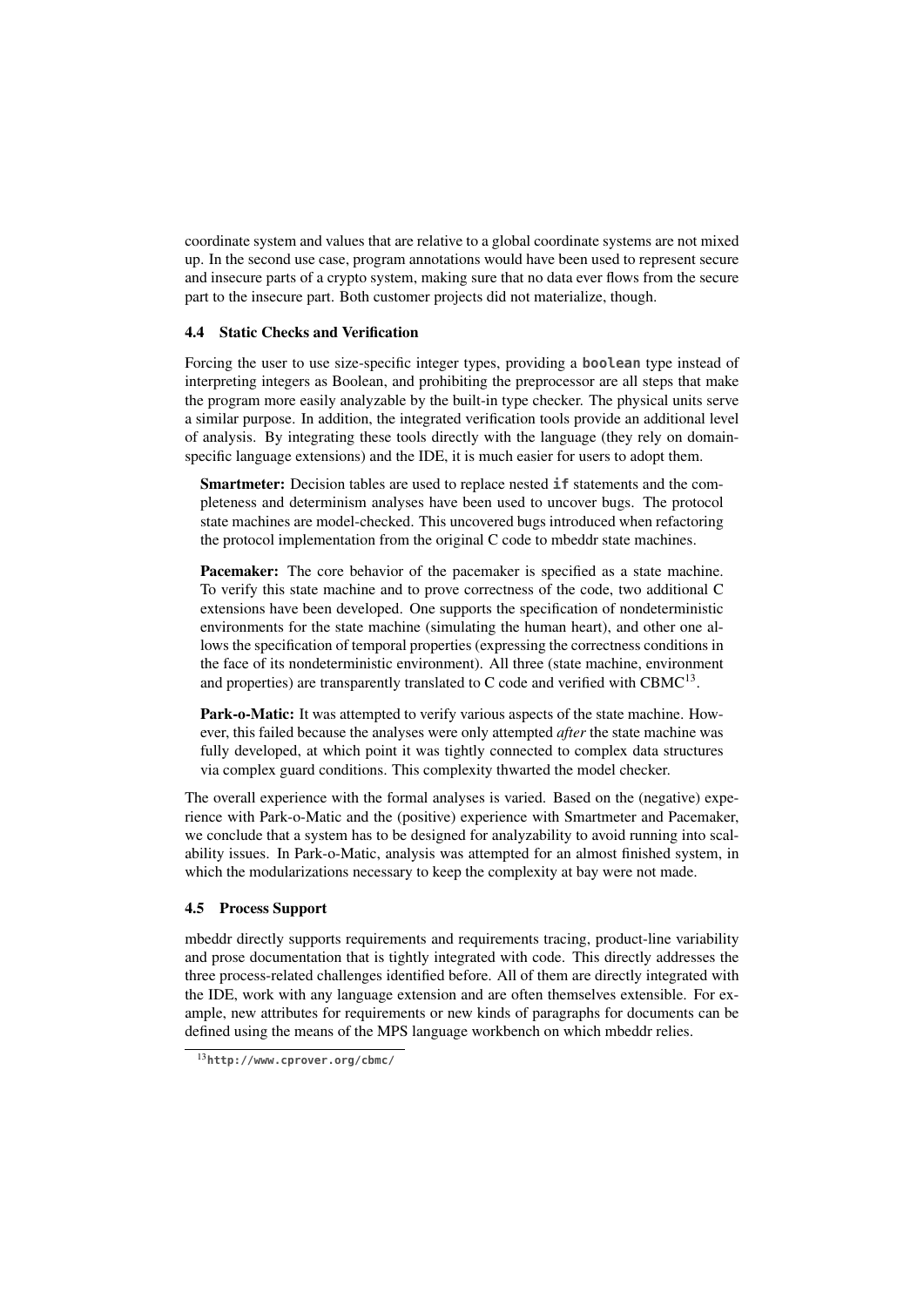Smartmeter: Smartmeter uses requirements traces: during the upcoming certification process, these will be useful for tracking if and how the customer requirements have been implemented. Because of their orthogonal nature, the traces can be attached also to the new language concepts specifically developed for Smartmeter<sup>14</sup>.

Pacemaker: Certification of safety-critical software systems requires requirements tracing, mbeddr's ubiquitous support makes it painless to use. Even though this is only a demo system for the Pacemaker Challenge, it is nonetheless an interesting demonstration how domain-specific abstractions, verification, requirements and requirements tracing fit together.

Lego Mindstorms: Lego being what it is, it is easy to develop hardware variants. We have used mbeddr's support for product-line variability to reflect the modular hardware in the software: sensor components have been statically exchanged based on feature models.

The requirements language has been proven very useful. In fact, it has been used as a standalone system for collecting requirements. Tracing has also proven to be useful, in particular, since it works out of the box with any language.

The documentation language has not been used much in the six example systems, since it is relatively new. However, we are currently in the process of porting the complete mbeddr user guide to the documentation language. The tight integration with code will make it very easy to keep the documentation in sync with an evolving mbeddr.

The experience with the product-line support is more varied. The definition of feature models and configuration works well (which is not surprising, since it is an established approach for modeling variability). The experience with mapping the variability onto programs using presence condition is mixed. It works well if the presence condition is used to remove parts of programs that are not needed in particular variants. However, once references to variable program parts get involved, the current, simple approach starts to break down. The same is true if the variability affects the type of program nodes. A variability-aware type system would be required. At this point it is not clear whether this is feasible algorithmically and in terms of performance. Also, without enhancements of MPS itself it is likely not possible to build such a variability-aware type system generically, i.e. without explicit awareness of the underlying language. This would be unfortunate, since extensions would have to built in a variability-aware way specifically.

# 5 Conclusion

In this paper I have reported on some preliminary experience with using mbeddr for developing embedded software. The results so far are promising, even though more research is required. Two perspectives are obvious. First, the impact of the ability to build domainspecific extensions "on the fly" needs to be evaluated, since in this scenario, the effort and complexity of building mbeddr extensions with MPS becomes important. So far, most

 $14$ An important aspect of mbeddr is that project-specific extensions can be developed easily. However, this aspect of mbeddr is not considered in this paper.